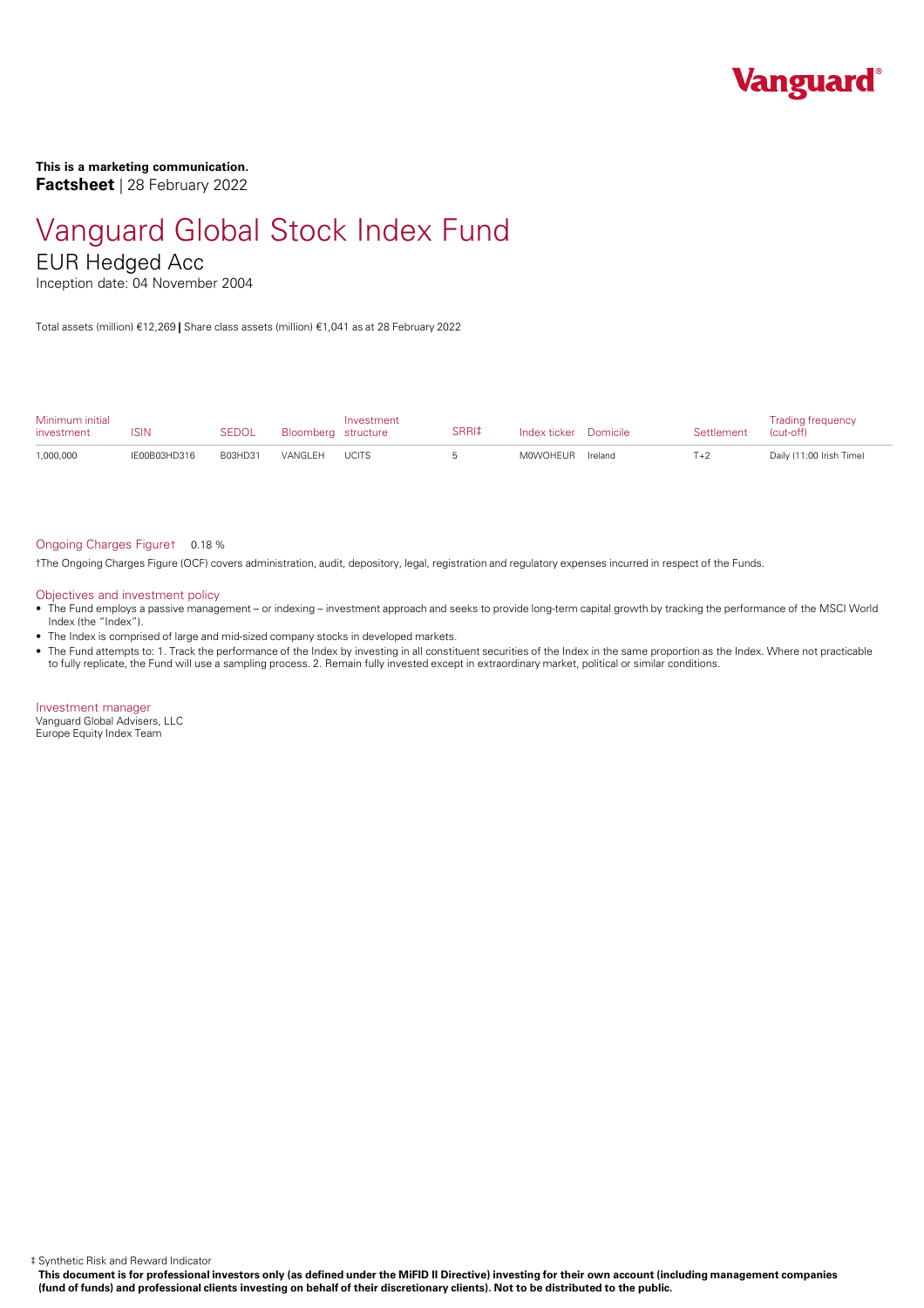### Vanguard Global Stock Index Fund EUR Hedged Acc

#### Performance summary\*\*

EUR**—**Vanguard Global Stock Index Fund Benchmark — MSCI World Index in EUR



|                        | 01 Mar 2017<br>28 Feb 2018 | 01 Mar 2018<br>28 Feb 2019 | 01 Mar 2019<br>29 Feb 2020 | 01 Mar 2020<br>-<br>28 Feb 2021 | 01 Mar 2021<br>-<br>28 Feb 2022 |
|------------------------|----------------------------|----------------------------|----------------------------|---------------------------------|---------------------------------|
| Fund (Net of expenses) | 11.58%                     | $0.27\%$                   | 2.95%                      | 24.58%                          | 11.85%                          |
| Benchmark              | 11.67%                     | 0.43%                      | 3.03%                      | 24.56%                          | 11.94%                          |

| Performance**          | month    | Quarter  | Year to<br>date | year   | 3 years | 5 years | 10 years | Since<br>inception |
|------------------------|----------|----------|-----------------|--------|---------|---------|----------|--------------------|
| Fund (Net of expenses) | $-2.75%$ | $-4.04%$ | $-7.60%$        | 1.85%  | 12.78%  | 9.93%   | 10.33%   | 6.84%              |
| Benchmark              | $-2.69%$ | $-4.03%$ | $-7.60%$        | 11.94% | 12.83%  | 10.01%  | 10.50%   | 7.08%              |

\*\*In this document the performance displayed for the Fund(s) and therefore relative performance to the benchmark index may be impacted by swing pricing. The NAV of a Fund may swing according to subscription/redemption activity so that transaction costs caused by these cashflows are notborne by the existing holders in a Fund. The benchmark index is not affected by swing pricing and therefore you may see tracking difference between the performance of the Fund and the benchmark. Performance and Data is calculated on closing NAV as at 28 February 2022.

#### **Past performance is not a reliable indicator of future results.**

The Fund invests in securities which are denominated in currencies other than the share class currency. Movements in currency exchange rates can affect the return of investments. Currency hedging techniques are used to minimise the risks associated with movements in currency exchange rates but these risks cannot be eliminated entirely. As this information relates to a share class where such techniques are used, for the purposes of the "Past performance" section above, the performance of this share class is shown against the MSCI World Index in EUR (the "Hedged Index"), which is a currency hedged version of the Index. Source: Vanguard; MSCI World Index in EUR

#### Key investment risks

The value of equities and equity-related securities can be affected by daily stock market movements. Other influential factors include political, economic news, company earnings and significant corporate events. Currency hedging may not completely eliminate currency risk in the Fund, and may affect the performance of the Fund.

Liquidity risk. Lower liquidity means there are insufficient buyers or sellers to allow the Fund to sell or buy investments readily.

Counterparty risk. The insolvency ofany institutions providing services such as safekeeping of assets or acting as counterparty to derivatives or other instruments, may expose the Fund to financial loss.

Index tracking risk.The Fund is not expected to track the performance of the Index at all times with perfect accuracy. The Fund is, however, expected to provide investment results that, before expenses, generally correspond to the price and yield performance of the Index.

Please also read the risk factors section in the prospectus and the Key Investor Information Document, both of which are available on the Vanguard website.

This document is for professional investors only (as defined under the MiFID II Directive) investing for their own account (including management companies (fund of funds) and professional clients investing on behalf of their discretionary clients). Not to be distributed to the public.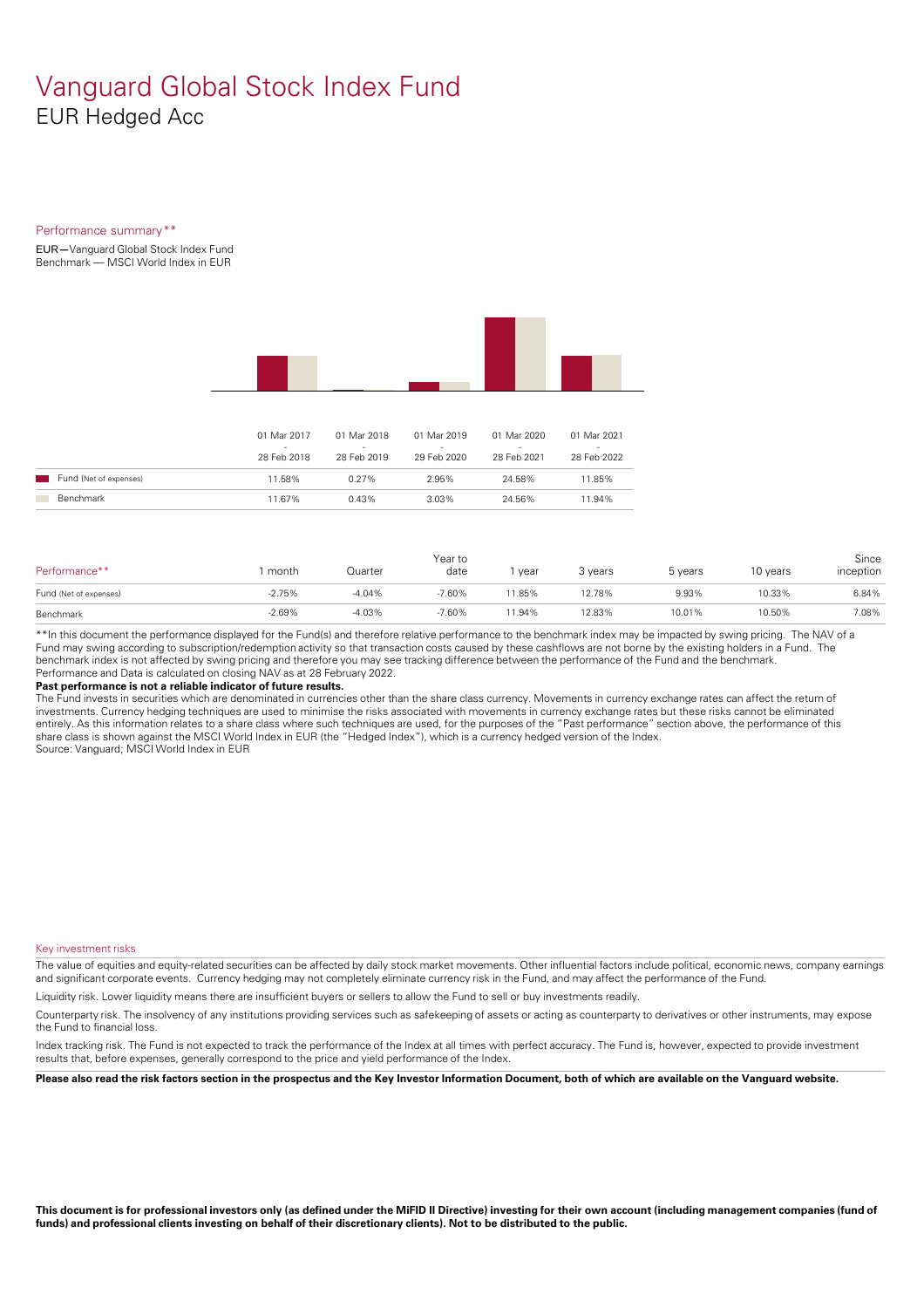## Vanguard Global Stock Index Fund EUR Hedged Acc

Data as at 28 February 2022 unless otherwise stated.

| <b>Characteristics</b>  | Fund   | Benchmark | Тc                    |
|-------------------------|--------|-----------|-----------------------|
| Number of stocks        | 1,552  | 1,539     | $\overline{Ap}$       |
| Median market cap       | €90.3B | €90.3B    | $Mi$                  |
| Price/earnings ratio    | 18.2x  | 18.2x     | Alp                   |
| Price/book ratio        | 2.9x   | 2.9x      | $\frac{\Delta n}{2}$  |
| Return on equity        | 18.1%  | 17.7%     | Tes                   |
| Earnings growth rate    | 16.5%  | 16.5%     | $\frac{NV}{\sqrt{2}}$ |
| Turnover rate           | $-48%$ |           | Me                    |
|                         | 1.8%   | 1.8%      | Un                    |
| Equity yield (dividend) |        |           |                       |

The PTR (Portfolio Turnover Rate) approach considers the total security purchases and sales, the total subscriptions and redemptions and the average net assets of the fund to calculate the turnover figure. Data as at 31 December 2021.

#### Top 10 holdings

| Apple Inc.                                      | 4.6% |
|-------------------------------------------------|------|
| Microsoft Corp.                                 | 3.6  |
| Alphabet Inc.                                   | 2.7  |
| Amazon.com Inc.                                 | 2.4  |
| Tesla Inc.                                      | 1.2  |
| NVIDIA Corp.                                    | 1.0  |
| Meta Platforms Inc.                             | 0.9  |
| UnitedHealth Group Inc.                         | 0.8  |
| Johnson & Johnson                               | 0.7  |
| Berkshire Hathaway Inc.                         | 0.7  |
| Top 10 approximately equals 18.6% of net assets |      |
| $D_{111}$ 00 F.L0000                            |      |

Data as at 28 February 2022

#### Weighted exposure



| Information Technology        | 22.4% |
|-------------------------------|-------|
| Financials                    | 14.1  |
| Health Care                   | 126   |
| <b>Consumer Discretionary</b> | 11.6  |
| Industrials                   | 10.1  |
| <b>Communication Services</b> | 80    |
|                               |       |

| Consumer Staples   | 7.2% |
|--------------------|------|
| Materials          | 4.4  |
| Energy             | 4.1  |
| Utilities          | 28   |
| <b>Real Estate</b> | クラ   |

Sector categories are based on the Global Industry Classification Standard system ("GICS"), except for the "Other" category (if applicable), which includes securities that have not been provided a GICS classification as ofthe effective reporting period.

#### Market allocation

| <b>United States</b> | 68.4% | Sw  |
|----------------------|-------|-----|
| Japan                | 6.3   | Ger |
| United Kingdom       | 4.3   | Aus |
| Canada               | 3.5   | Net |
| France               | つつ    | Sw  |

| Switzerland | 2.9% |
|-------------|------|
| Germany     | 2.4  |
| Australia   | 21   |
| Netherlands | 1.2  |
| Sweden      | 10   |

#### **Source: Vanguard**